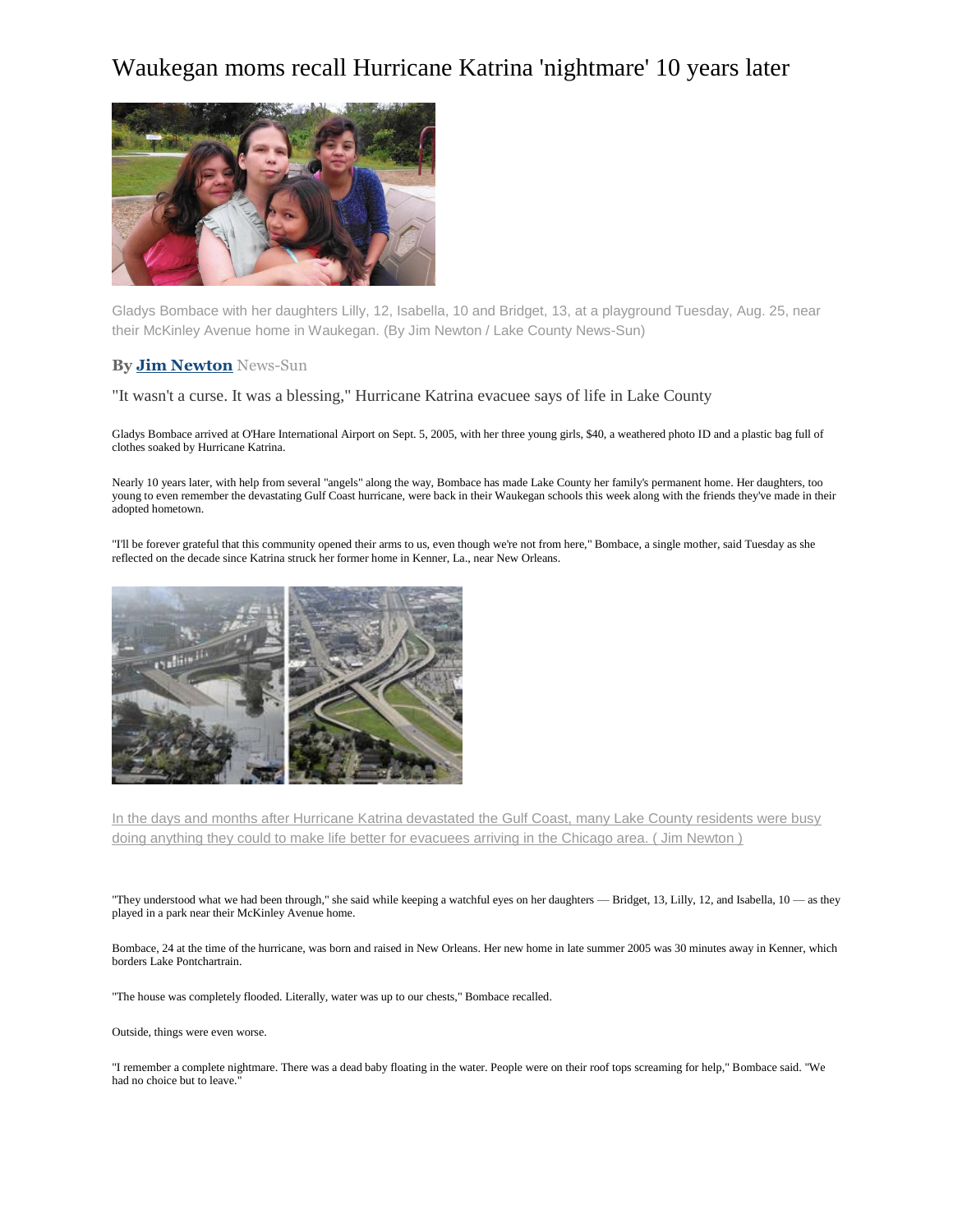

## [Thousands of volunteers, forever moved by Katrina](http://www.chicagotribune.com/news/opinion/commentary/ct-hurricane-katrina-peace-corps-volunteers-perspec-0828-jm-20150826-story.html)

Bombace and her girls were first evacuated to Houston, where volunteers bought them airline tickets. Bombace said she chose Chicago even though she had never even been to Illinois, and had no relatives in the area. It was Chicago that drew her.

"I don't know why. I have faith," she said. "Through my faith in God I believe this is what he wanted me to do with my life."

Her faith began to pay off as soon as the Bombaces arrived at O'Hare.

Soon after realizing she didn't have enough money for even one night at a hotel in the Rosemont area, Bombace said a businesswoman asked her what was wrong. When the woman learned she was a Katrina evacuee, she invited Bombace and her baby girls to stay with her for several days in her hotel room.



Bridget Bombace, 12, who has no memories of leaving her home near New Orleans during Hurricane Katrina 10 years ago, gathered flowers near her Waukegan home Tuesday, Aug. 25. (By Jim Newton / Lake County News-Sun)

The woman then brought the Bombaces to meet her relatives in Racine, Wis., where the family was invited to stay for several months. A dating relationship then led Bombace and her girls to a new home in Waukegan. The relationship didn't last, but Waukegan did.

Bombace said community members have opened their arms, hearts and even wallets to her family.

A nearby store owner not only extends her credit but has even lent her money when needed, Bombace said.

"We came from out of state and he's been here all his life, but he opened his heart," Bombace said.

A teacher has become so close to her girls that Bombace said "she has adopted my children as her grandchildren," even buying a new pair of shoes so one of the girls could attend a school dance in something other than sneakers.

A local church opened its food pantry to the family and helped with clothes as well.

"It's just people like this, they came out of nowhere," Bombace said.

She said her mother, who still lives in the New Orleans area, has tried encouraging her to return. But Bombace said that while New Orleans will always be her hometown, the uncertainty of a move back would be too much.

"Especially after you have lost everything once and spent every cent to rebuild," she said.

"I just feel very grateful, after everything we've been through, to live here."

## **'It wasn't a curse'**

Patrice Smith's New Orleans home was also destroyed by Hurricane Katrina, but 10 years later she doesn't have to look far to see several silver linings.